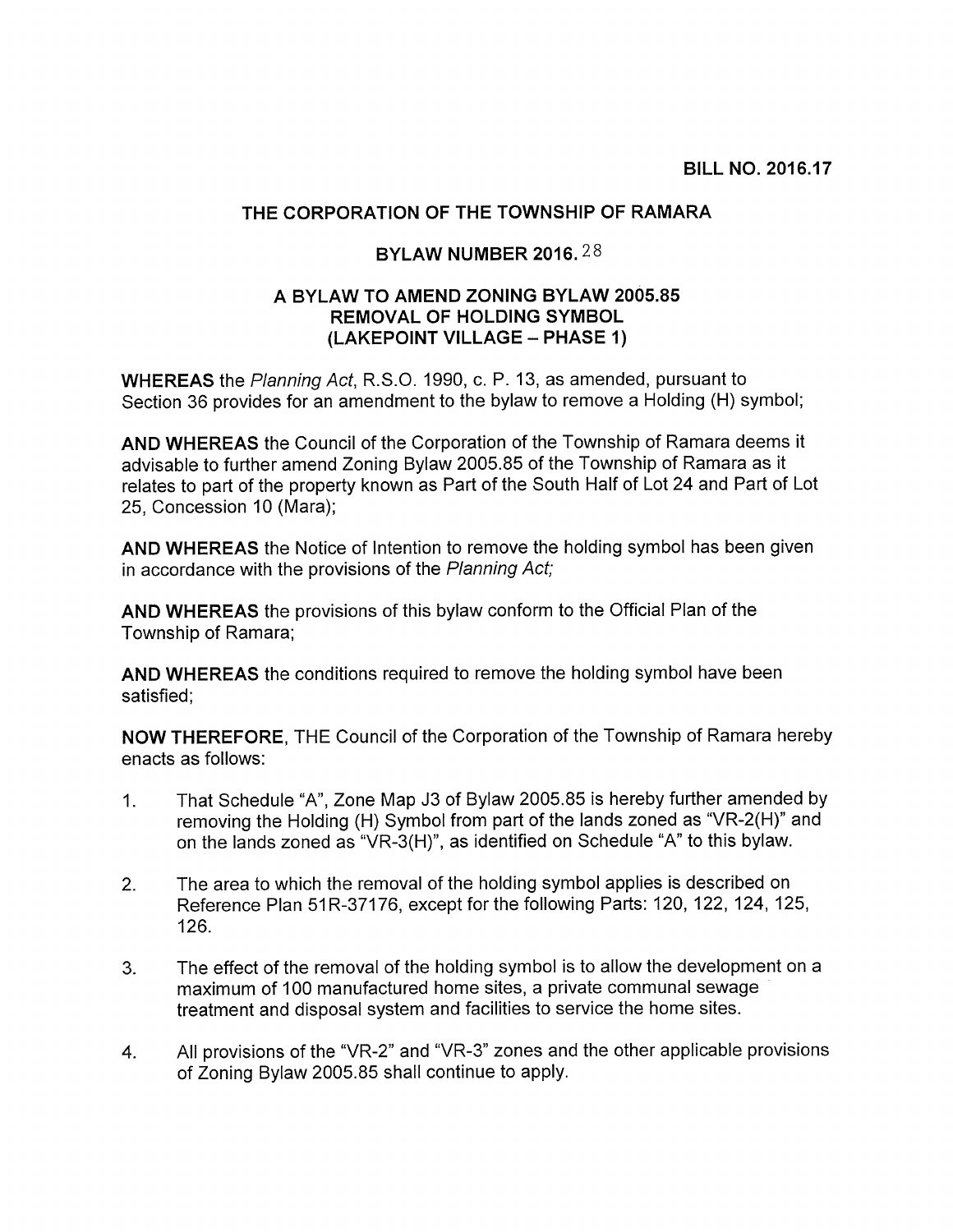- 5. That Schedule "A" attached, does and shall form part of this Bylaw.
- 6. That this Bylaw shall come into force and take effect on the day of the passing thereto, subject to the provisions of Sections 34 and 36 of the Planning Act.

BYLAW READ A FIRST, SECOND AND THIRD TIME AND PASSED THIS 6TH DAY **OF JUNE 2016.** 

Basil Clarke, Mayor

**Anifer Connor, Clerk**